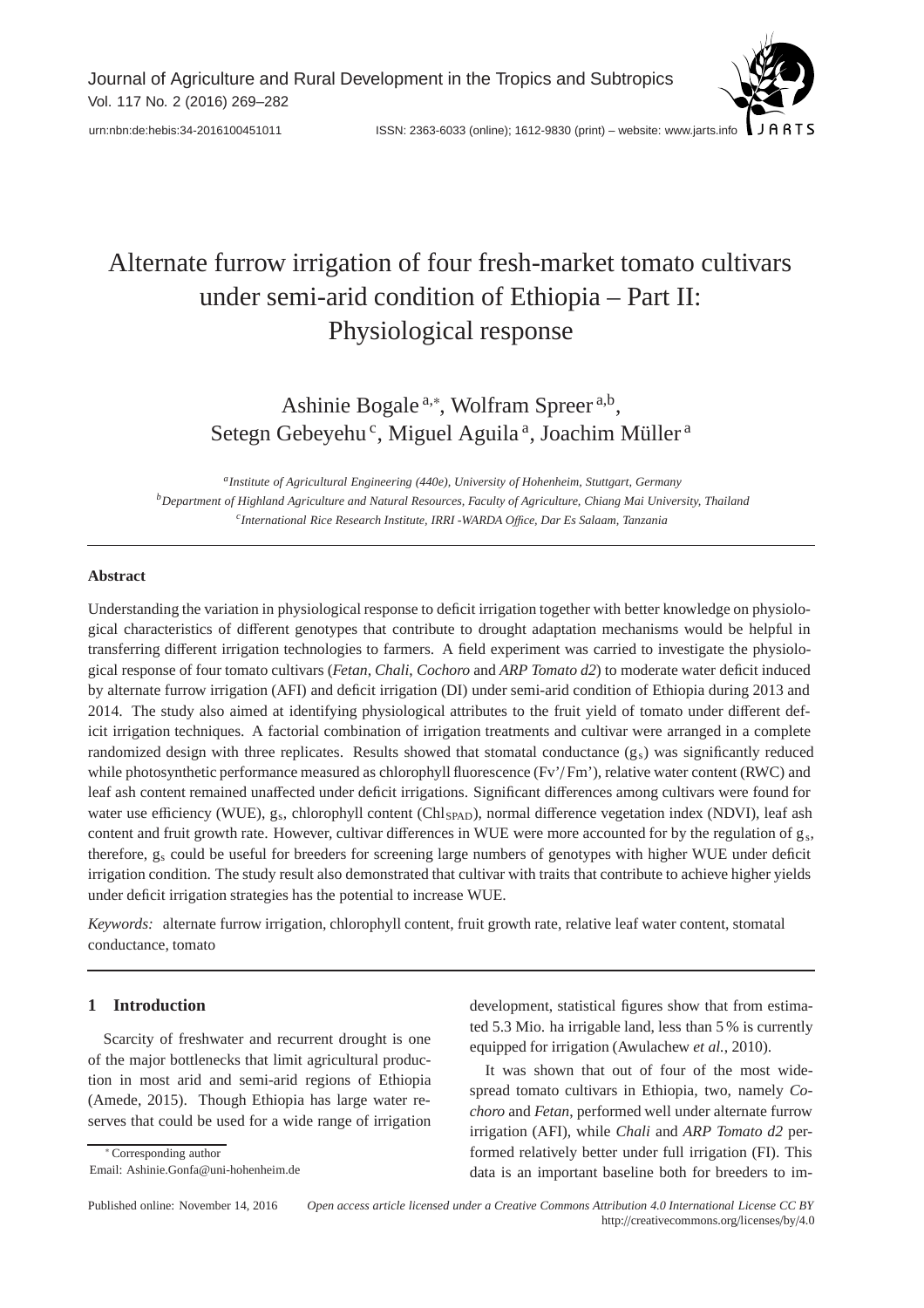prove drought resistance in tomatoes and also for producers to choose the optimal variety dependent on water availability. However, it is also of crucial importance to understand the underlying physiological functions of tomato subjected to AFI. In general, it is assumed that in AFI, as in as in partial root-zone drying irrigation (PRD), deliberately irrigates only part of the root-zone, while the remainder is allowed to dry and alternating subsequently these wet and dry zones in the next irrigation events, an increase of WUE comes through tight regulation of stomatal aperture as plants open their stomata for  $CO<sub>2</sub>$  uptake and at the same time lose water (Kang & Zhang, 2004). Consequently, biomass production may be reduced as gas exchange is restricted due to stomatal closure causing water savings. One of the options for the potential adaptation to such a situation is the use of genotypes with higher WUE.

Different response of cultivars to deficit irrigation treatments has been reported in tomatoes (Mahadeen *et al.*, 2011; Patanè *et al.*, 2014), which have been described in terms of total yield and WUE. The study carried out by Patanè *et al.* (2014) indicated that the cv. 'Season' exhibited nearly twice greater efficiency in the use of total water available compared to 'Solerosso' with an equal amount of water savings. Barrios-Masias & Jackson (2016) also reported that 'CXD255' had a 10 % greater WUE than 'AB2'. The differences among cultivars may be related to water economy through regulating their stomata aperture and maintaining their leaf water status (Riccardi *et al.*, 2016). Understanding physiological responses to irrigation associated within different climate and soil conditions is helpful in transferring different irrigation technologies to farmers and optimize regional water management (Morison *et al.*, 2008). Studies have shown that stomatal conductance was reduced while the photosynthetic rate was not greatly impaired under PRD treated plants (Campos *et al.*, 2009; Yang *et al.*, 2012). Substantial reduction in stomatal conductance coupled with little effect on photosynthesis, including photosystem efficiency (PSII), could lead to improved crop WUE (Dry & Loveys, 1998). Nevertheless, there is no evidence that a characteristic decrease of stomatal conductance under mild stress condition as deliberately induced in deficit irrigation is associated with a characteristic decrease in Fv/Fm values.

Water deficit also often results in premature induction of leaf senescence and consequently leads to inefficient conversion of resources and finally to yield losses (Ramírez *et al.*, 2014). Leaf chlorophyll concentration and a variation in normalized difference vegetation index (NDVI) are used as integrative method to assess the canopy senescence rates (Rolando *et al.*, 2015). Maintenance of green leaf (a low rate of leaf senescence) under low water availability is a desirable trait because it may reflect the photosynthetic activity and capacity for light harvesting during the fruit development and ripening period leading to larger fruit size.

The final fruit size of horticultural crops determines the quality, profitability and customers' acceptance (Wubs *et al.*, 2012). Studies have shown that deficit irrigation strategies can save substantial irrigation water but caused small fruit size (Favati *et al.*, 2009; Patanè & Cosentino, 2010). Water deficit during the linear fruit growth can often induce a reduction in total final yield due to smaller fruit sizes (Savić et al., 2008). Different genotypes may have different mechanisms to cope with water deficit induced by deliberate deficit irrigations; adoption of drought tolerant genotypes will sustain crop production under low water availability. Therefore, the study was conducted to identify cultivars to be used under water shortage conditions employing different deficit irrigation strategies. The study was also carried out to investigate physiological responses and variation in fruit growth patterns of different cultivars under deficit irrigation techniques. The study will facilitate an evaluation of water saving deficit irrigation strategies with neither compromising fruit yield nor fruit sizes. This second part of the study presents the physiological response of tomato, which allows additional insight to explain the agronomic responses presented in part I.

## **2 Materials and methods**

#### *2.1 Location and experimental setup*

The experiment at Melkassa Agricultural Research Center was setup as a randomized complete block design comprising a factorial combination of four cultivars (*Fetan*, *Chali*, *Cochoro* and *ARP Tomato d2*) and three irrigation treatments with three replications. Irrigation treatments were (1) full irrigation, FI (crop water requirements applied uniformly to all furrows), (2) deficit irrigation, DI (50 % of crop water requirement applied uniformly to all furrows) and (3) alternate furrow irrigation, AFI (50 % of crop water requirement applied to every other furrow and alternating the furrows at each irrigation event). Total crop water requirement was estimated based on soil-water deficit as the difference between measured volumetric soil water content (θAC) and soil water content at field capacity  $(\theta FC)$  multiplied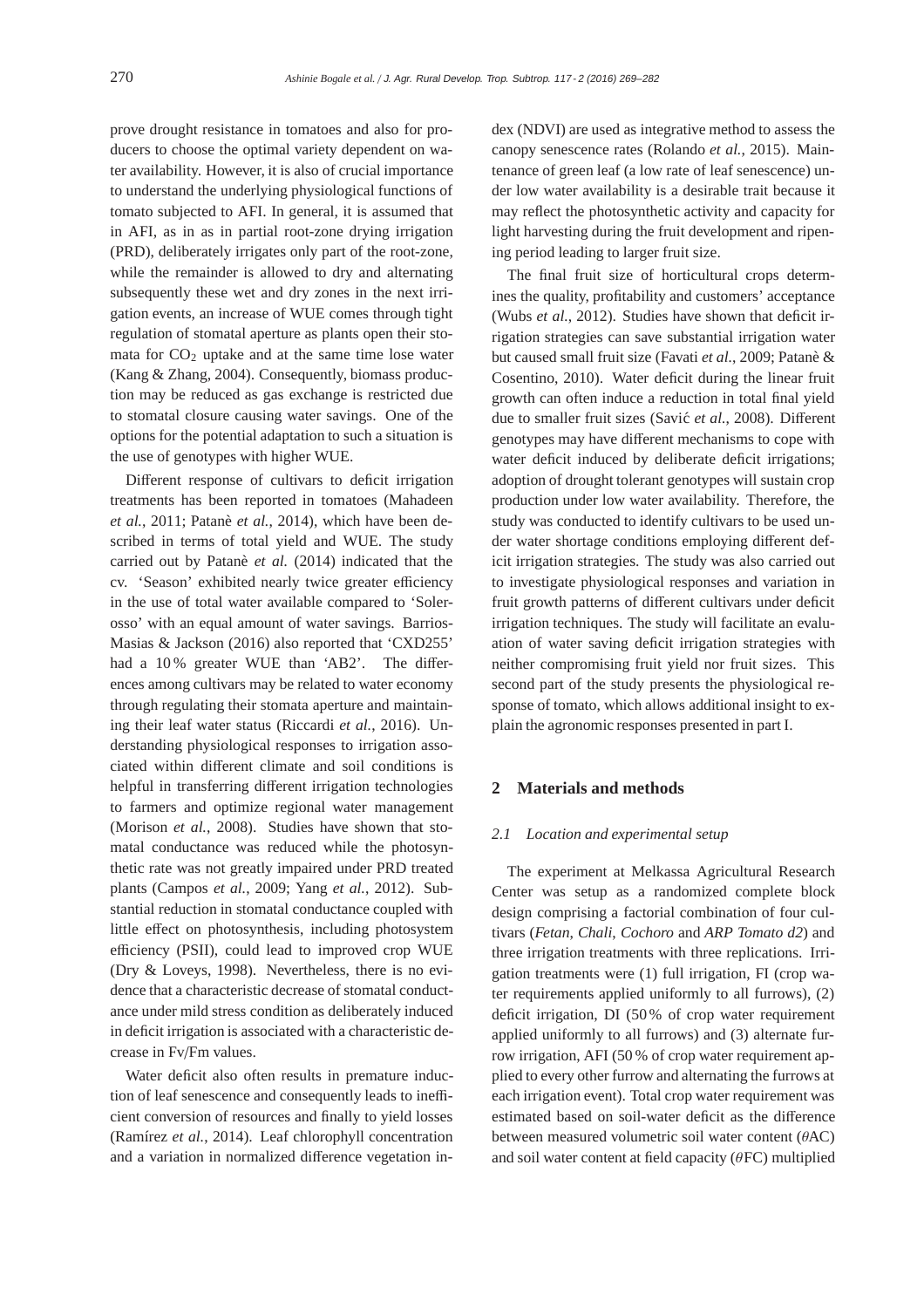by plot area and rooting depth of 0.60 m. A detailed description of the location, varieties used and agronomic details can be found in part I of the study.

#### *2.2 Plant growth parameters*

Data on fruit growth was collected from three tagged plants per plot. Three fully opened flowers on the third truss were tagged for measuring the fruit diameter (FD) at a six days interval using a digital calliper (Harbor Freight Tools, USA) starting from 60 days after transplanting (DAT). Development of standardized fruit diameter (SFD) was calculated between 60 and 102 DAT as:

$$
SFD(t) = \frac{FD(t) - FD60}{FD102 - FD60}
$$

Fruit-growth duration (FGD) was taken as the time between anthesis and the final harvest. Absolute fruit growth rate (AGR) was also quantified by dividing the fruit diameter at harvest by FGD. Plant height was measured before commencement of deficit irrigation (39 DAT) and at harvest. Stem diameter (girth) of the main stem 5 cm above soil surface was measured using a calliper at ten day intervals starting at 60 DAT.

#### *2.3 Relative leaf water content*

Relative leaf water content (RWC) was measured at two occasions from the fully expanded leaves from each plot at 45 and 65 DAT in 2013 and 55 and 65 DAT in 2014. Immediately after cutting at the base of lamina, leaves were sealed within a plastic bag and transferred to the laboratory. Fresh weight (FW) was measured after excision and the full turgid weight (TW) after hydration of the leaves by placing them in a plastic flask containing 100 ml distilled water for 24 h at room temperature (about 21 °C). Dry weight (DW) was measured after oven drying at 70 °C for 72 hrs.

$$
RWC = \frac{FW - DW}{TW - DW} * 100
$$

# *2.4 Stomatal conductance (gs) and chlorophyll fluorescence*

Stomatal conductance  $(g_s)$  was measured on five fully expanded leaves per plot on the abaxial leaf surface with a steady state diffusion porometer SC-1 (Decagon, USA) on five occasions at ten days interval from 45 through 85 DAT in 2013 and on four occasions in 2014. The measurements were conducted from 12:00 to 14:00. Chlorophyll fluorescence emission kinetics was also measured on three occasions in 2013 and 2014

using a portable fluorometer FluorPen FP 100 (Photon Systems Instruments, Czech Republic) from four most recently fully expanded leaves per plot. Continuous fluorescence yield in non-actinic light adapted initial fluorescence (Ft) and Photosystem II quantum yield efficiency (Fv'/ Fm') were used to assess the photosynthetic performance of the four tomato cultivars under different irrigation treatments.

# 2.5 Chlorophyll contents (Chl<sub>SPAD</sub>) and normalized *di*ff*erence vegetation index (NDVI)*

Chlorophyll content (Chl<sub>SPAD</sub>) was measured with a portable chlorophyll meter SPAD-502 (Konica Minolta, Japan). The mean values of ten readings per plot were used for analysis. Measurement was done once at fruit development stage (65 DAT) in 2013 and six readings of Chl<sub>SPAD</sub> were used to assess stay-greenness (senescence rate) at a five days interval starting from 90 through 110 DAT in 2014. Normalized difference vegetation index (NDVI) used to assess the maintenance of green foliage growth under deficit irrigation treatments was also undertaken using a commercial GreenSeeker ® portable spectroradiometer (Trimble Navigation, USA) in 2014. Means of five readings of NDVI from the central four rows of each plot at distance of one meter above the canopy were used for analysis. NDVI and SPAD measurements were carried out on the same day.

## *2.6 Leaf ash content*

Ash content, expressed on dry weight basis (%), was determined from leaves after complete combustion of the samples. Samples were collected from each plot, oven-dried for 48 h at 72 °C and grounded to a fine powder. Approximately 3.0 g of the samples were incinerated at 575 °C for 16 h in an electric muffle furnace.

## *2.7 Data analysis*

Analysis of variance (ANOVA) was applied to examine the effects of cultivars and irrigation treatments on different physiological variables using SAS Proc MIXED procedure (SAS 8.02 Cary, NC, USA). Physiological attributes that were measured on two or more occasions during the growing season were also subjected to ANOVA with repeated measurement over time using SAS Proc GLM procedure. Means were compared by LSD  $(P < 0.05)$ . Linear functions were employed and the slopes were used to compare the temporal trends of each physiological attribute among irrigation treatments. Each pair of slopes was compared using Student's t-test. Pearson correlation index was also employed to define the relative predictors of physiological attributes to marketable fruit yield and WUE.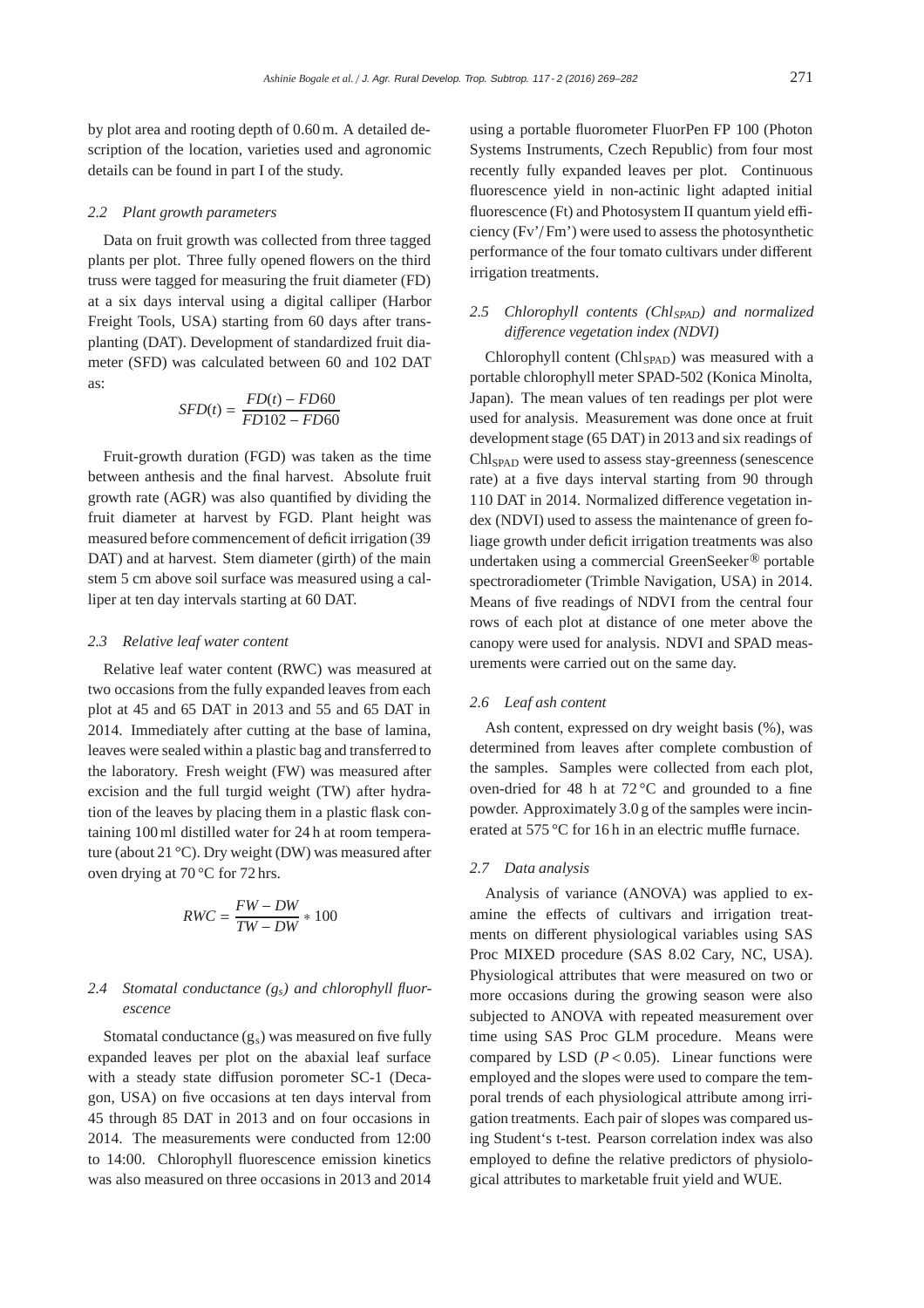## **3 Results**

#### *3.1 Fruit growth patterns*

The dynamics of fruit diameter increase of four cultivars were similar under FI (Fig. 1). However, differences in relative growth pattern among cultivars under deficit irrigation treatments were visible during the time of rapid fruit development (66–84 DAT). Higher relative fruit growth was observed in *Fetan* and *ARP Tomato d2* whereas it was reduced in *Chali* and *Cochoro* under DI and AFI. On the other hand, irrigation treatments did not significantly affect FGD (Table 1). Nevertheless, cultivars differ in both FGD and AGR. The highest AGR recorded in *Fetan* followed by *ARP Tomato d2* whereas the lowest was recorded in *Chali* (Table 1). Thus *Fetan* and *ARP Tomato d2* maintained relatively higher fruit

size under deficit irrigation. *Chali* had shorter FGD and lower fruit size. *Cochoro* maintained a prolonged FGD and relatively higher AGR, resulting in larger fruit under DI and AFI.

#### *3.2 Relative leaf water content (RWC)*

RWC was not significantly affected by irrigation treatments, time factors and treatment by time interaction (Table 2 and 3), but cultivars articulated different responses of leaf tissue water status to different irrigation treatments (Table 2 and 3). Only *Chali* exposed lower leaf RWC while no distinct variation was observed among the other three cultivars. RWC was reduced in *Chali* under DI and AFI by 7.4 % and 3.7 % relative to FI, respectively.



**Fig. 1:** *Standardized fruit diameter (SFD) between 60 and 102 days after transplanting (DAT) of four tomato cultivars under full irrigation (FI), deficit irrigation (DI) and alternate furrow irrigation (AFI) in 2014.*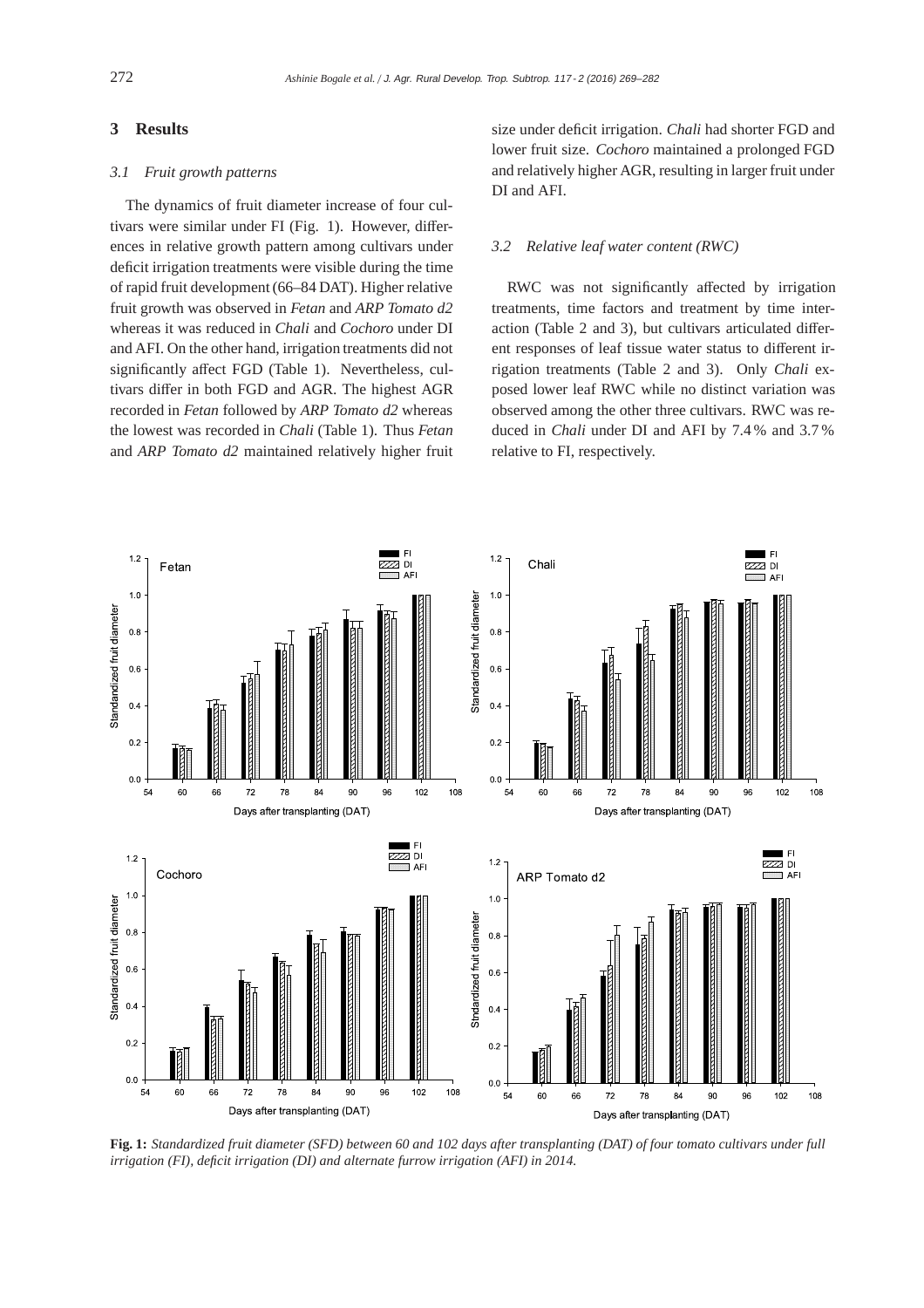**Table 1:** *Fruit growth duration (FGD) and absolute fruit growth rate (AGR) of four cultivars under full irrigation (FI), regulated deficit irrigation (DI) and alternate furrow irrigation (AFI) in 2014.*

| Cultivar      | Fruit growth duration (days after anthesis) |            |                     | Absolute fruit growth rate $(mm \, day^{-1})$ |                                 |                           |                         |      |
|---------------|---------------------------------------------|------------|---------------------|-----------------------------------------------|---------------------------------|---------------------------|-------------------------|------|
|               | FI                                          | DI         | AFI                 | Mean                                          | FI                              | DI                        | AFI                     | Mean |
| Fetan         | $^{A}$ 46 <sup>a</sup>                      | $A$ 47 $a$ | $B$ 48 <sup>a</sup> | 47                                            | $^{A}$ 1.24 $^{b}$              | $^{AB}$ 1.14 <sup>b</sup> | $^{A}$ 1.45 $^{a}$      | 1.28 |
| Chali         | $B$ 39 $a$                                  | $B$ 38 $a$ | $C_{38}a$           | 39                                            | $^{A}$ 1.14 <sup>a</sup>        | $B$ 1.04 $^a$             | $C_{1.17}a$             | 1.12 |
| Cochoro       | $A$ 50 $^a$                                 | $A$ 51 $a$ | $A$ 50 $^a$         | 50                                            | $^{A}$ 1.18 <sup>a</sup>        | $^{A}$ 1.19 <sup>a</sup>  | $C_{1,21}$ <sup>a</sup> | 1.19 |
| ARP Tomato d2 | $AB$ 42 <sup>a</sup>                        | $A_4$ 3 a  | $B$ 48 <sup>a</sup> | 48                                            | $^{A}$ 1.23 <sup><i>a</i></sup> | $A$ 1.23 $a$              | $B$ 1.32 $a$            | 1.26 |

Means within column preceded by different capital letters or means within rows followed by different lower-case letters indicate significant differences among cultivars and irrigation treatments, respectively (*P*< 0.05).

**Table 2:** *Analysis of variance (ANOVA) showing F-value of relative leaf water content (RWC), stomatal conductance (gs), chlorophyll content (ChlSPAD), initial fluorescence (Ft) and quantum yield e*ffi*ciency (Fv'*/ *Fm') among four cultivars and three irrigation treatments in 2013.*

| Physiological                           | Cultivar      | <i>Irrigation</i>  | <b>Time</b>         | $IT*Time$           | Mean Value                            |                           |                               |
|-----------------------------------------|---------------|--------------------|---------------------|---------------------|---------------------------------------|---------------------------|-------------------------------|
| Parameter                               |               | treatments $(IT)$  |                     |                     | <b>FI</b>                             | DI                        | $AFI$                         |
| <b>RWC</b>                              | Fetan         | $0.04^{NS}$        | 1.66 Ns             | $7.76***$           | $^{A}$ 0.89 $^{a}$                    | $^{A}$ 0.90 $^{a}$        | $^{A}$ 0.89 $^{a}$            |
|                                         | Chali         | 2.17 <sup>NS</sup> | 1.57 N <sub>S</sub> | 0.41 Ns             | $B$ 0.75 $a$                          | $B$ 0.78 $a$              | $B$ 0.80 $a$                  |
|                                         | Cochoro       | 0.94 Ns            | $2.94^{NS}$         | 0.55 Ns             | $^{A}$ 0.88 $^{a}$                    | $^{A}$ 0.87 $^{a}$        | $B$ 0.82 $a$                  |
|                                         | ARP Tomato d2 | $3.22^{NS}$        | $0.16\,{}^{NS}$     | 0.26 <sup>NS</sup>  | $^{A}$ 0.89 $^{a}$                    | $^{A}$ 0.87 $^{a}$        | $^{A}$ 0.93 $^{a}$            |
| $g_s$                                   | Fetan         | $5.89**$           | $21.83***$          | 1.06 Ns             | $B$ 136.9 <sup>a</sup>                | $^{A}$ 125.9 $^{b}$       | $B$ 112.3 $b$                 |
|                                         | Chali         | 23.4***            | 42.39 ***           | $2.85*$             | $^{A}$ 164.0 <sup>a</sup>             | $^{A}$ 127.9 <sup>b</sup> | $^{A}$ 125.9 $^{b}$           |
|                                         | Cochoro       | 24.27***           | $51.61***$          | 1.66 <sup>NS</sup>  | $B$ 136.6 <sup>a</sup>                | $B$ 114.8 $b$             | $B$ 109.6 $b$                 |
|                                         | ARP Tomato d2 | $5.91*$            | 49.72***            | 1.88 N <sub>S</sub> | $B$ 139.2 $a$                         | $B$ 118.5 $b$             | $^{A}$ 124.5 $^{b}$           |
| $\text{Chl}_{\text{SPAD}}$ <sup>†</sup> | Fetan         | $5.13*$            |                     |                     | $A$ 44.1 $b$                          | $A_{42.9b}$               | $^{AB}$ 48.4 $^{a}$           |
|                                         | Chali         | $8.40**$           |                     |                     | $A_{42,3}b$                           | $A$ 44.5 $b$              | $AB$ 48.3 <sup><i>a</i></sup> |
|                                         | Cochoro       | 104.86***          |                     |                     | $A$ 41.9 $b$                          | $^{AB}$ 41.5 <sup>b</sup> | $A$ 50.0 $a$                  |
|                                         | ARP Tomato d2 | 28.98 ***          |                     |                     | $B$ 38.1 $b$                          | $B$ 39.1 $b$              | $B$ 46.0 $a$                  |
| Ft                                      | Fetan         | 1.19 <sup>NS</sup> | $21.99***$          | 0.89 <sup>NS</sup>  | $^{A}$ 247.5 $^{a}$                   | $B$ 258.0 <sup>a</sup>    | $B$ 259.8 $a$                 |
|                                         | Chali         | $3.78*$            | $5.19*$             | 1.26 Ns             | $A$ 261.7 $b$                         | $A$ 286.4 $ab$            | $^{A}$ 300.4 $^{a}$           |
|                                         | Cochoro       | $3.75*$            | 2.86 Ns             | 1.74 Ns             | $^{A}$ 259.8 $^{b}$                   | $A$ 277.5 $a$             | $B$ 269.7 $ab$                |
|                                         | ARP Tomato d2 | 1.21 <sup>NS</sup> | $32.05***$          | $4.09**$            | $^{A}$ 259.8 $^{a}$                   | $B$ 256.7 <sup>a</sup>    | $B$ 274.2 <sup><i>a</i></sup> |
| Fv'/Fm'                                 | Fetan         | 3.42 Ns            | $16.60***$          | 2.45 Ns             | $^{A}$ 0.57 $^{a}$                    | $^{A}$ 0.56 $^{a}$        | $A$ 0.54 $a$                  |
|                                         | Chali         | $0.10^{N_S}$       | $4.19*$             | 0.80 N              | $^{A}$ 0.56 <sup><math>a</math></sup> | $^{A}$ 0.56 $^{a}$        | $^{A}$ 0.56 $^{a}$            |
|                                         | Cochoro       | $2.66NS$           | $6.18**$            | $2.14^{N_S}$        | $^{A}$ 0.57 $^{a}$                    | $^{A}$ 0.56 $^{a}$        | $^{A}$ 0.54 $^{a}$            |
|                                         | ARP Tomato d2 | 0.54 <sup>NS</sup> | $8.20***$           | 0.30 <sup>NS</sup>  | $^{A}$ 0.56 $^{a}$                    | $^{A}$ 0.55 $^{a}$        | $^{A}$ 0.56 $^{a}$            |
| Leaf ash content $\dagger$              | Fetan         | $1.36NS$           |                     |                     | $^{A}$ 0.30 <sup><math>a</math></sup> | $^{A}$ 0.30 $^{a}$        | $^{A}$ 0.31 $^{a}$            |
|                                         | Chali         | 1.26 Ns            |                     |                     | $A$ 0.31 $a$                          | $B$ 0.29 $a$              | $^{A}$ 0.30 $^{a}$            |
|                                         | Cochoro       | $9.76**$           |                     |                     | $^{A}$ 0.30 $^{b}$                    | $^{A}$ 0.32 $^{a}$        | $B$ 0.28 $c$                  |
|                                         | ARP Tomato d2 | $9.96*$            |                     |                     | $^{A}$ 0.31 $^{a}$                    | $B$ 0.29 $b$              | $^{AB}$ 0.29 $^{b}$           |

(NS) non significant, \*, \*\*, \*\*\* significantly different at 5 %, 1 %, 0.1 % probability level, respectively. Means within column preceded by different capital letters or means within rows followed by different lower-case letters indicate significant differences among cultivars and irrigation treatments, respectively  $(P < 0.05)$ . † sampled once during the experimental year.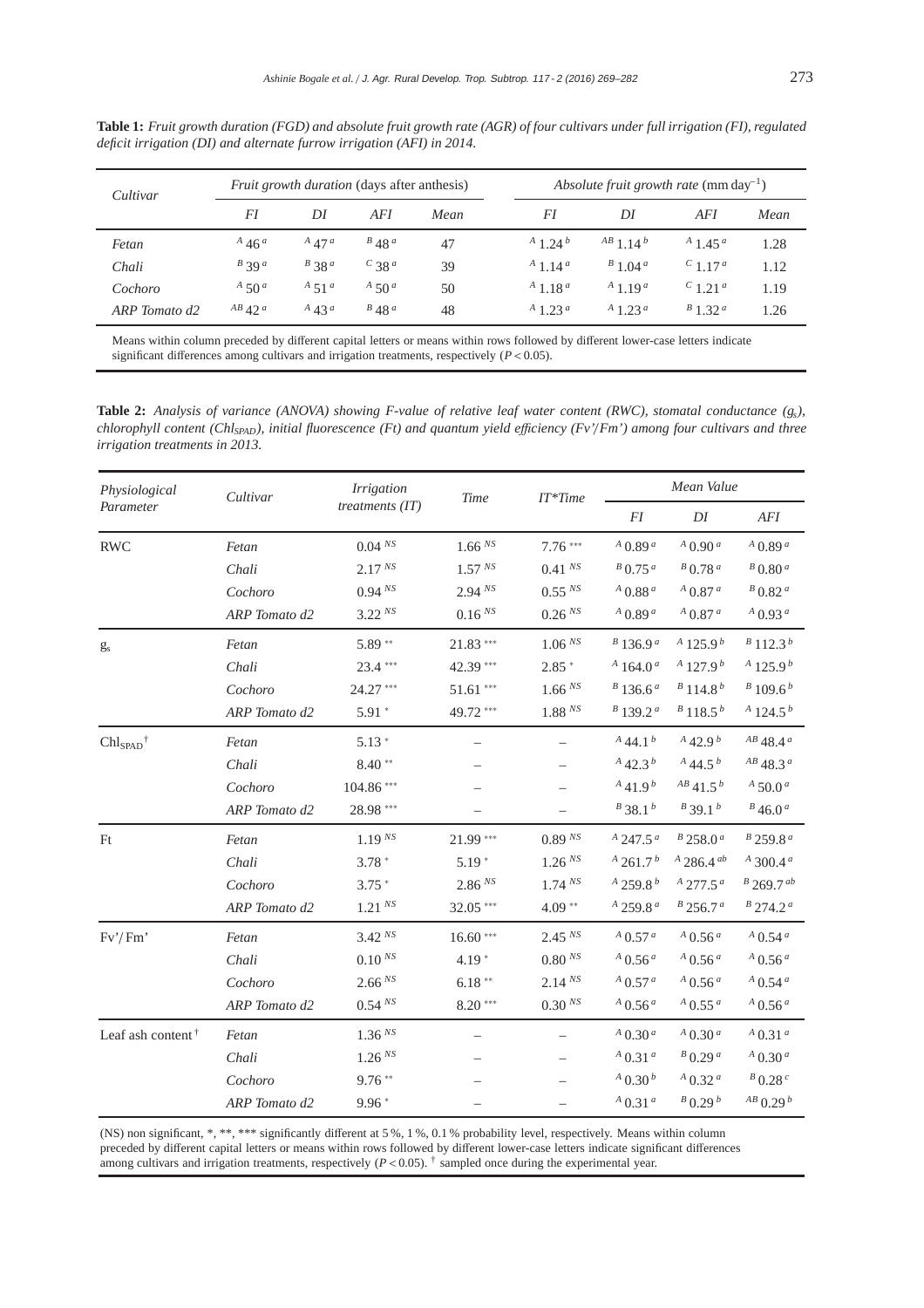| Physiological              | Cultivar      | <i>Irrigation</i>   | Time               | $IT^*Time$         | Mean Value                             |                                                             |                                 |
|----------------------------|---------------|---------------------|--------------------|--------------------|----------------------------------------|-------------------------------------------------------------|---------------------------------|
| Parameter                  |               | treatments $(IT)$   |                    |                    | FI                                     | DI                                                          | AFI                             |
| <b>RWC</b>                 | Fetan         | 0.04 Ns             | 0.78 N             | $0.17^{N_S}$       | $^{A}$ 0.89 $^{a}$                     | $^{A}$ 0.90 $^{a}$                                          | $^{A}$ 0.90 $^{a}$              |
|                            | Chali         | 2.79 <sup>NS</sup>  | $0.02^{NS}$        | 0.32 Ns            | $B$ 0.81 $a$                           | $B$ 0.75 $a$                                                | $B$ 0.78 $a$                    |
|                            | Cochoro       | $0.08\,{}^{NS}$     | 1.08 <sup>NS</sup> | 1.05 <sup>NS</sup> | $^{A}$ 0.89 $^{a}$                     | $^{A}$ 0.91 $^{a}$                                          | $^{A}$ 0.92 $^{a}$              |
|                            | ARP Tomato d2 | 1.43 N <sub>S</sub> | 2.30 <sup>NS</sup> | 2.36 Ns            | $^{AB}$ 0.86 <sup><math>a</math></sup> | $^{A}$ 0.92 $^{a}$                                          | $^{A}$ 0.92 $^{a}$              |
| $g_s$                      | Fetan         | $64.9**$            | 98.54***           | $8.79***$          |                                        | $A$ 196.1 <sup>a</sup> $B$ 137.8 <sup>b</sup>               | $B$ 115.3 <sup>c</sup>          |
|                            | Chali         | 4251.5***           | $61.45***$         | $2.92^{NS}$        |                                        | $A$ 199 2 <sup>a</sup> $A$ 160 8 <sup>b</sup>               | $^{A}$ 134.7 $^{c}$             |
|                            | Cochoro       | $110.7*$            | $67.37***$         | 5.25 <sup>NS</sup> |                                        | $B$ 158.5 <sup><i>a</i></sup> $C$ 123.4 <sup><i>b</i></sup> | $^{A}$ 130.6 <sup>b</sup>       |
|                            | ARP Tomato d2 | 188.1 ***           | 135.66***          | $8.15***$          |                                        | $^{A}$ 192.8 <sup>a</sup> $^{C}$ 126.9 <sup>b</sup>         | $^{A}$ 138.3 $^{b}$             |
| Chl <sub>SPAD</sub>        | Fetan         | $3.52^{NS}$         | 57.4 ***           | $1.15^{N_S}$       | $^{A}$ 43.0 <sup>a</sup>               | $B$ 42.3 <sup>a</sup>                                       | $B$ 42.9 <sup>a</sup>           |
|                            | Chali         | $17.1***$           | $76.9***$          | 1.13 <sup>NS</sup> | $B$ 33.5 $b$                           | $C_{31.4}^{b}$                                              | $B$ 39.7 <sup>a</sup>           |
|                            | Cochoro       | $12.0***$           | $64.3***$          | $5.14***$          | $A_{42.4}b$                            | $A$ 47.7 $a$                                                | $^{A}$ 46.5 <sup>a</sup>        |
|                            | ARP Tomato d2 | $7.15***$           | $127.7***$         | $2.37*$            | $^{A}$ 41.5 <sup><math>a</math></sup>  | $B$ C35.6 $b$                                               | $B$ 37.2 $b$                    |
| <b>NDVI</b>                | Fetan         | $0.11^{NS}$         | $0.24^{NS}$        | $51.3***$          | $B$ 0.46 $a$                           | $B$ 0.45 $a$                                                | $A$ 0.45 $a$                    |
|                            | Chali         | 1.79 <sup>NS</sup>  | 0.43 Ns            | 82.1***            | $B$ 0.43 <sup>a</sup>                  | $^{c}$ 0.41 $^{a}$                                          | $B$ 0.40 $a$                    |
|                            | Cochoro       | 3.15 <sup>NS</sup>  | 2.63 <sup>NS</sup> | 68.9***            | $^{A}$ 0.51 $^{a}$                     | $^{A}$ 0.53 $^{a}$                                          | $^{A}$ 0.47 $^{a}$              |
|                            | ARP Tomato d2 | 2.92 Ns             | $2.03^{NS}$        | $128.9***$         | $B$ 0.48 $a$                           | ${}^{BC}$ 0.43 <sup>a</sup>                                 | $^{A}$ 0.45 $^{a}$              |
| Ft                         | Fetan         | 0.80 <sup>NS</sup>  | 43.85***           | 0.80               |                                        | $C$ 259.8 <sup>a</sup> $A$ 264.1 <sup>a</sup>               | $B$ 260.4 $a$                   |
|                            | Chali         | 2.07 <sup>NS</sup>  | $63.49***$         | $10.80***$         |                                        | $B$ 270.8 <sup>a</sup> $A$ 264.8 <sup>a</sup>               | $B$ 262.4 $a$                   |
|                            | Cochoro       | $22.10***$          | 25.19***           | $0.63^{NS}$        |                                        | $A$ 295.6 <sup>a</sup> $A$ 271.9 <sup>b</sup>               | $^{A}$ 283.3 $^{ab}$            |
|                            | ARP Tomato d2 | $16.55***$          | $82.05***$         | $3.65***$          |                                        | $D$ 247.1 $b$ $A$ 262.9 $a$                                 | $^{A}$ 275.6 <sup>a</sup>       |
| Fv'/Fm'                    | Fetan         | 1.03 Ns             | 50.96***           | $11.87***$         | $^{A}$ 0.55 $^{a}$                     | $^{A}$ 0.57 $^{a}$                                          | $B$ 0.56 $a$                    |
|                            | Chali         | 0.10 <sup>NS</sup>  | 45.26***           | $3.73**$           | $^{A}$ 0.57 $^{a}$                     | $^{A}$ 0.55 $^{a}$                                          | $B$ 0.55 $a$                    |
|                            | Cochoro       | 1.15 <sup>NS</sup>  | $6.78**$           | 3.91 Ns            | $^{A}$ 0.57 $^{a}$                     | $^{A}$ 0.57 $^{a}$                                          | $^{A}$ 0.58 $^{a}$              |
|                            | ARP Tomato d2 | $0.04^{NS}$         | $38.04***$         | 4.29 ***           | $^{A}$ 0.56 $^{a}$                     | $^{A}$ 0.56 $^{a}$                                          | $B$ 0.56 <sup>a</sup>           |
| Leaf ash content $\dagger$ | Fetan         | $14.81**$           |                    |                    | $A$ 0.21 $b$                           | $A$ 0.27 $a$                                                | $A \left( 0.23 \right)$         |
|                            | Chali         | 1.29 <sup>NS</sup>  |                    |                    | $^{A}$ 0.24 $^{a}$                     | $A$ 0.26 $a$                                                | $A$ 0.22 $a$                    |
|                            | Cochoro       | 1.69 <sup>NS</sup>  |                    |                    | $^{A}$ 0.20 $^{a}$                     | $B$ 0.18 $a$                                                | $B$ 0.18 $a$                    |
|                            | ARP Tomato d2 | $3.81*$             |                    |                    | $A$ 0.22 $ab$                          | $B$ 0.20 $b$                                                | $^{A}$ 0.25 $^{a}$              |
| Stem diameter              | Fetan         | 0.24 Ns             | 27.88 ***          | 0.73 Ns            | $A$ 12.8 $a$                           | $A$ 12.9 $a$                                                | $^{A}$ 13.5 $^{a}$              |
|                            | Chali         | 0.25 <sup>NS</sup>  | 140.52***          | $2.91**$           | $A$ 12.2 $a$                           | $A$ 13.2 $a$                                                | $A$ 12.4 $a$                    |
|                            | Cochoro       | 1.92 <sup>NS</sup>  | 28.51 ***          | 0.13 <sup>NS</sup> | $^{A}$ 13.0 <sup><math>a</math></sup>  | $A$ 12.1 <sup>a</sup>                                       | $A$ 13.8 $a$                    |
|                            | ARP Tomato d2 | 1.84 NS             | 49.92***           | 0.43 Ns            | $^{A}$ 12.3 <sup>a</sup>               | $^{A}$ 13.5 $^{a}$                                          | $^{A}$ 13.2 <sup><i>a</i></sup> |

**Table 3:** *Analysis of variance (ANOVA) showing F-value of relative leaf water content (RWC), stomatal conductance (gs), chlorophyll content (ChlSPAD), normalized di*ff*erence vegetation index (NDVI), initial fluorescence (Ft) and quantum yield e*ffi*ciency (Fv'*/ *Fm') among four cultivars and three irrigation treatments in 2014.*

NS is non-significant, \*, \*\*, \*\*\* significantly different at 5 %, 1 %, 0.1 % probability level, respectively. Means within columns preceded by different capital or means within rows followed by different lower-case letters indicate significant differences among cultivars and irrigation treatments, respectively  $(P < 0.05)$ . † ash content sampled once.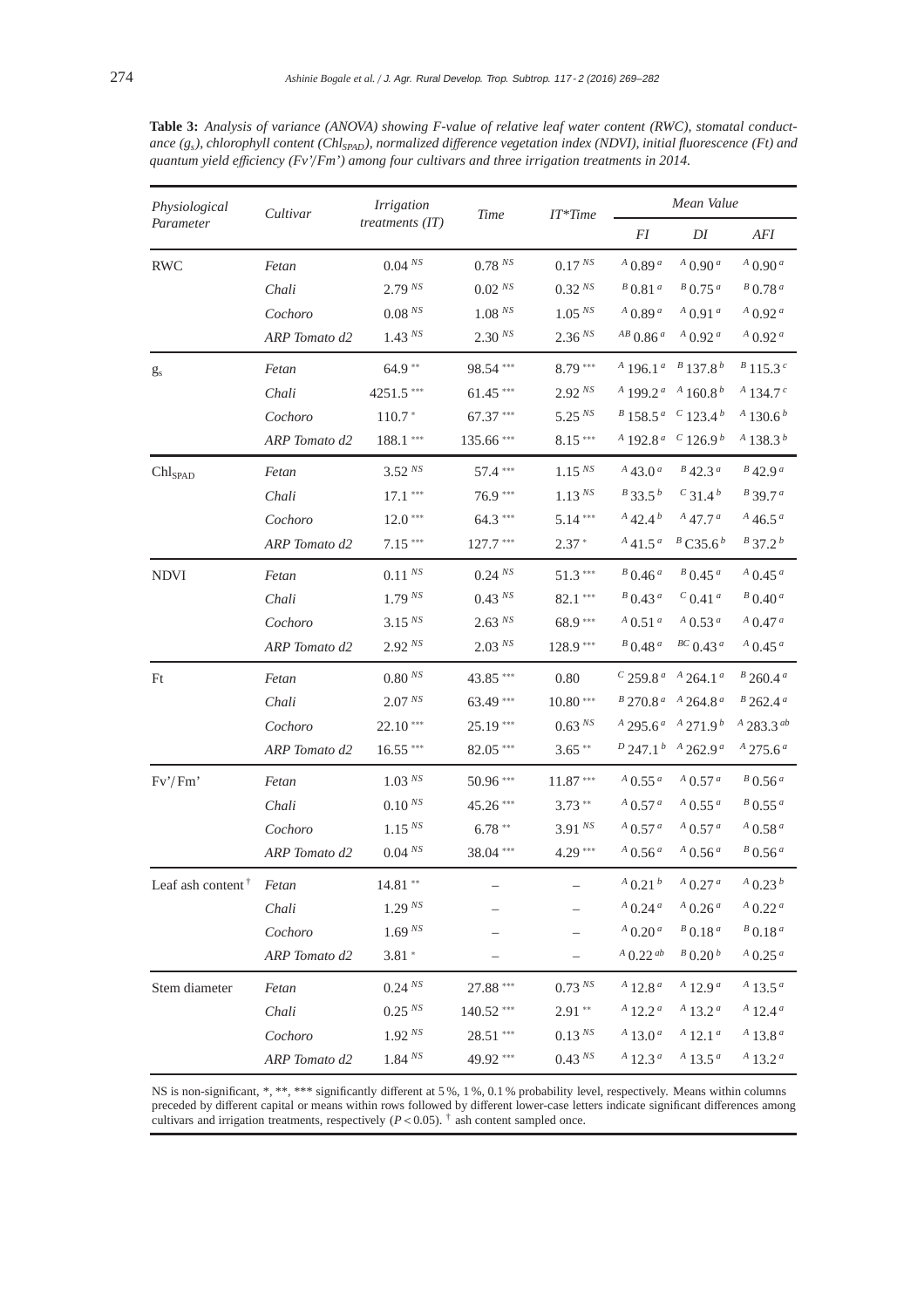#### *3.3 Stomatal conductance (gs)*

Marked temporal variations were observed for  $g_s$ (mmol m<sup>-2</sup> s<sup>-1</sup>) among the different irrigation treatments and cultivars in both years (Fig. 2). g<sub>s</sub> progressively declined over the course of sampling date (Fig. 2) with maximum and minimum values observed at 45 and 75 DAT, respectively.  $g_s$  was significantly reduced by deficit irrigation treatments relative to FI, and the trends of reduction were similar for both DI and AFI (Table 2 and 3). In some cases, however, slightly lower  $g_s$ was observed under AFI (Fig. 2a and b), resulting in

reduction of 16.7% and 20.4%  $g_s$  compared to FI under DI and AFI, respectively (Table 2). In 2014, on average, FI plants had  $g_s$  values of 186.7 mmol m<sup>-2</sup> s<sup>-1</sup> while the corresponding  $g_s$  values for DI and AFI plants were 26.5 % and 30.5 % lower (Table 3). Statistically significant differences were found among cultivars with respect to g<sub>s</sub>. *Chali* had the highest values of g<sub>s</sub> under DI (Table 2 and 3) and *Cochoro* had the lowest. *Fetan* also showed significantly lower values of gs under AFI. Generally, cultivars with higher g<sub>s</sub> under deficit irrigation treatments had lower WUE compared to other cultivars.



**Fig. 2:** *Stomatal conductances (gs) vs. days after transplanting (DAT) of four tomato cultivars (c and d) grown under full irrigation (FI), deficit irrigation (DI), and alternate furrow irrigation (AFI) (a and b) during 2013 and 2014.*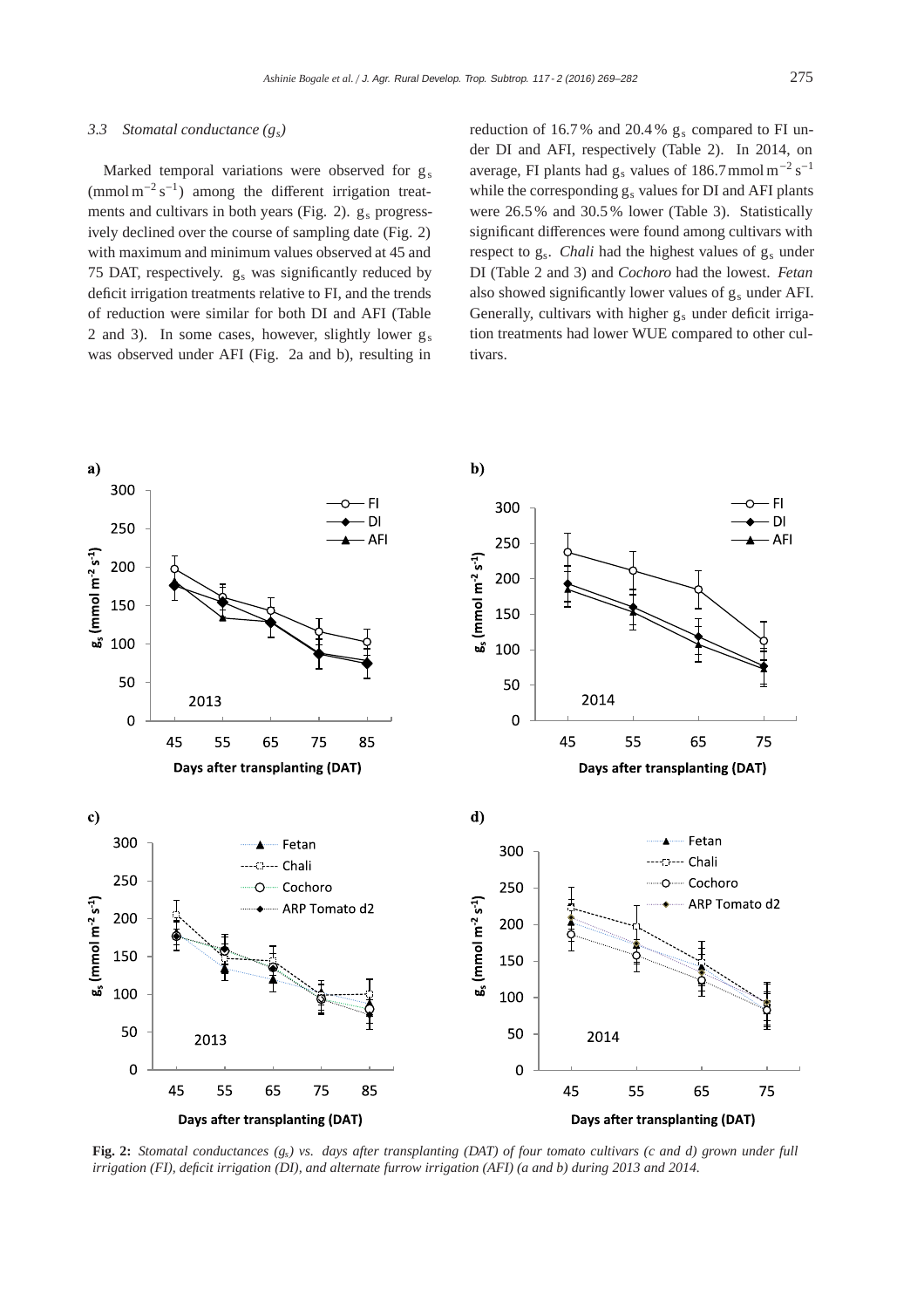

**Fig. 3:** *Chlorophyll content (ChlSPAD) vs. days after transplanting (DAT) of four cultivars under full irrigation (FI), deficit irrigation (DI) and alternate furrow irrigation (AFI) in 2014.*

## 3.4 Chlorophyll contents (Chl<sub>SPAD</sub>) and NDVI

In 2013, significant differences were found for Chl<sub>SPAD</sub> between the irrigation treatments  $(P < 0.001)$ and cultivars  $(P < 0.01)$  (Table 2). However, irrigation by cultivar interaction was not significant  $(P > 0.09)$ . Plants under AFI maintained significantly higher Chl<sub>SPAD</sub> values whereas the values of FI and DI did not show any distinct differences. Significant differences in Chl<sub>SPAD</sub> were found among cultivars under deficit irrigation treatments. *ARP Tomato d2* displayed lower ChlSPAD whereas *Fetan*, *Chali* and *Cochoro* exhibited higher values.

In 2014, the Chl<sub>SPAD</sub> values progressively declined over time. This trend was observed for all cultivars and irrigation treatments (Fig. 3). Different response of cultivars to irrigation treatments was exhibited by Chl<sub>SPAD</sub>

(Table 3). Except *Fetan*, the Chl<sub>SPAD</sub> of the other cultivars was significantly affected by irrigation treatments. ChlSPAD values of *Cochoro* and *Chali* were higher under DI and AFI relative to FI, while the values of *ARP Tomato d2* remained higher under FI and lower in deficit irrigation treatments. The comparison of the magnitude of the slope of the linear function of Chl<sub>SPAD</sub>, indicated that significant differences were observed among the irrigation treatments (Table 4). However, no significant difference was detected between the slopes for AFI and FI.

Deficit irrigation treatments had no significant effect on leaf greenness when assessed by NDVI (Table 2), but the slope of NDVI was significantly higher for AFI than for FI and DI (Table 4). But NDVI varied between cultivars (Table 3). *ARP Tomato d2* displayed the most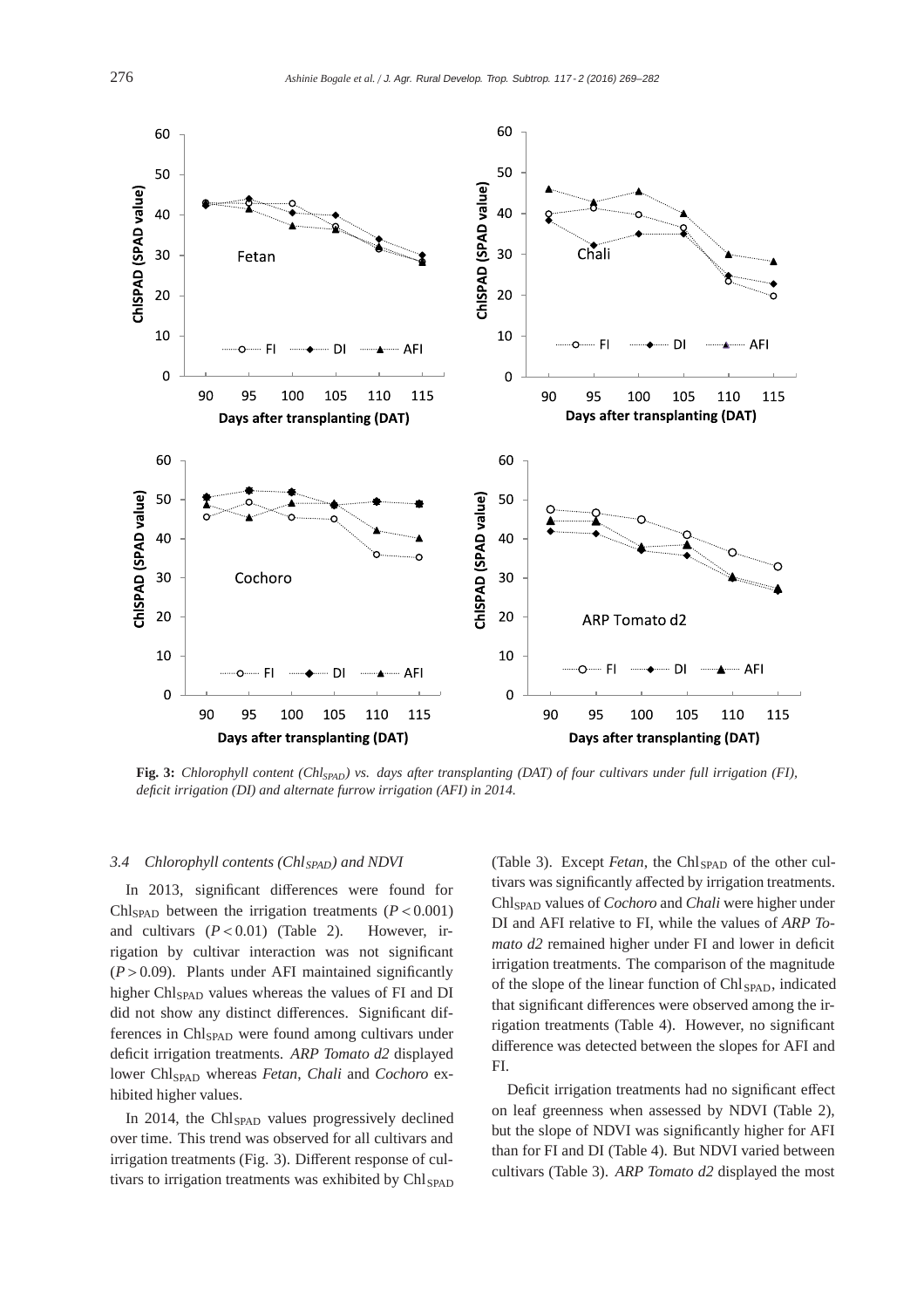pronounced drop in the green canopy vegetation at late ripening stages while *Cochoro* maintained a relatively stable and higher NDVI (albeit at reduced level) during 95 to 115 DAT (Fig. 4). *Chali* consistently exhibited a lower NDVI.

Table 4: *Linear functions of chlorophyll contents (Chl<sub>SPAD</sub>) and NDVI vs days after transplanting (DAT) for full irrigation (FI), deficit irrigation (DI) and alternate furrow irrigation (AFI) in 2014.*

| Parameter           | Irrigation<br>treatment | Equation              | $R^2$ |
|---------------------|-------------------------|-----------------------|-------|
| Chl <sub>span</sub> | FI                      | $Y = -0.669x + 172.2$ | 0.879 |
|                     | DI                      | $Y = -0.477x + 87.4$  | 0.963 |
|                     | AFI                     | $Y = -0.565x + 97.5$  | 0.948 |
| <b>NDVI</b>         | FI                      | $Y = -0.008x + 1.294$ | 0.922 |
|                     | DI                      | $Y = -0.008x + 1.326$ | 0.892 |
|                     | AFI                     | $Y = -0.009x + 1.420$ | 0.882 |



#### *3.5 Chlorophyll fluorescence parameters*

A temporal trend of light adapted initial fluorescence (Ft) over time under different irrigation treatments in 2013 and 2014 is presented in Fig. 5. The value was consistently higher under both deficit irrigation treatments (Fig. 5a and b) and tended to decline over time (45 to 65 DAT). Irrigation treatment and cultivar had significant effects on Ft in both years. In 2013, no significant differences in Ft were found among cultivars under FI. Ft values of all cultivars were significantly higher under DI and AFI relative to FI (with exception of *ARP Tomato d2* under DI) (Table 2). In 2014, significant differences in Ft were found among cultivars only under FI and AFI (Table 3). Among the cultivars, *Cochoro* exhibited significantly the highest Ft values whereas *ARP Tomato d2* displayed the lowest under FI. The Ft values in *Cochoro* and *ARP Tomato d2* were higher under AFI and did not change in *Fetan* and *Chali* (Table 3).



**Fig. 4:** *Normalized di*ff*erence vegetation index (NDVI) vs. days after transplanting (DAT) of four cultivars under full irrigation (FI), deficit irrigation (DI) and alternate furrow irrigation (AFI) in 2014.*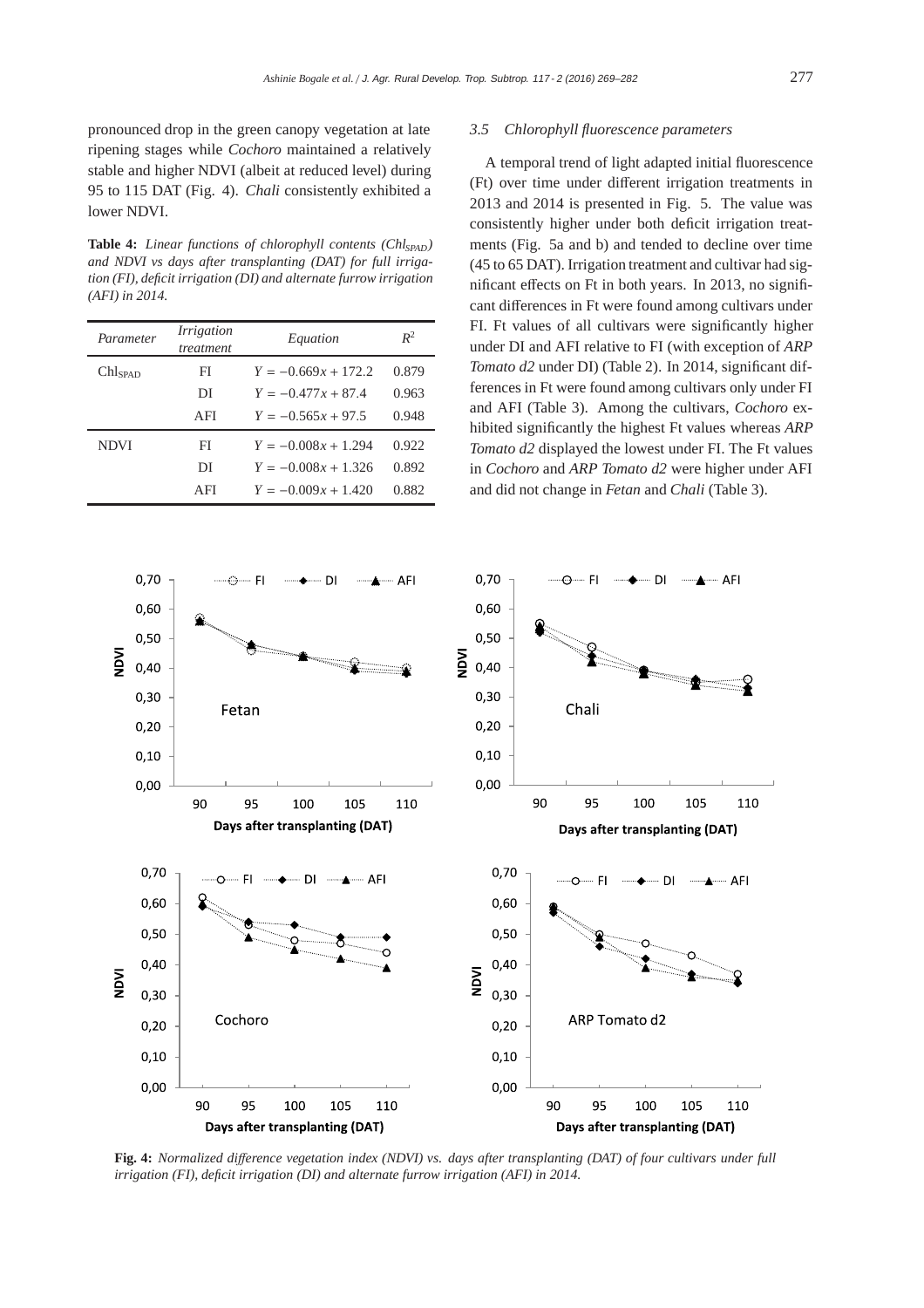

**Fig. 5:** *Light adapted initial chlorophyll fluorescence (Ft) vs. days after transplanting (DAT) in tomato growing under full irrigation (FI), deficit irrigation (DI) and alternate furrow irrigation (AFI) (a and b) and cultivars (c and d) in 2013 and 2014.*

Fv'/ Fm' was not significantly influenced by irrigation and cultivars in 2013 (Table 2). However, significant cultivar differences were observed under AFI in 2014. *Cochoro* had the highest Fv'/Fm' value (0.58) (Table 2).

## *3.6 Stem diameter and ash content*

Stem diameter was not significantly influenced by deficit irrigation treatments or cultivars. There were significant differences  $(P < 0.05)$  in leaf ash content among cultivars as well as irrigation treatments. However, cultivars variation in leaf ash content was only found under DI and AFI (Table 2 and 3). Overall, *Fetan* maintained the highest leaf ash content (27 %) while *Cochoro* showed the lowest (19.0%) under DI.

# *3.7 Relationship among physiological attributes, fruit yield and WUE*

There was an inverse relationship between WUE and gs (Fig. 6). Further, a positive and significant correlation was found between average NDVI and final marketable fruit yield but the correlation with WUE was

non-significant (Table 5). Positive and significant associations between NDVI and Chl<sub>SPAD</sub> were noted and to each other at all sampling dates.

No correlation was found between ash content and fruit yield or any other physiological trait in 2013 (Table 5), but leaf ash content was significantly negatively correlated with marketable fruit yield and fruit weight in 2014 (Table 6). The correlation with WUE was weak negative. RWC exhibited positive and significant correlation with marketable fruit yield, WUE, fruit number per plant and average fruit weight (Table 5 and 6). Similarly, significant and positive correlations were found between light adapted initial fluorescence (Ft) and maximum quantum yield of PSII (Fv'/Fm') with a number of physiological and agronomic attributes, the latter were presented in part I. Fv'/ Fm' was significantly positively correlated with marketable fruit yield, WUE, fruit numbers per plant,  $Chl<sub>SPAD</sub>$  index, NDVI and RWC and inverse correlation with gs. The positive Fv/Fm correlation with SPAD and NDVI indicated that photosynthetic performance is related to leaf greenness.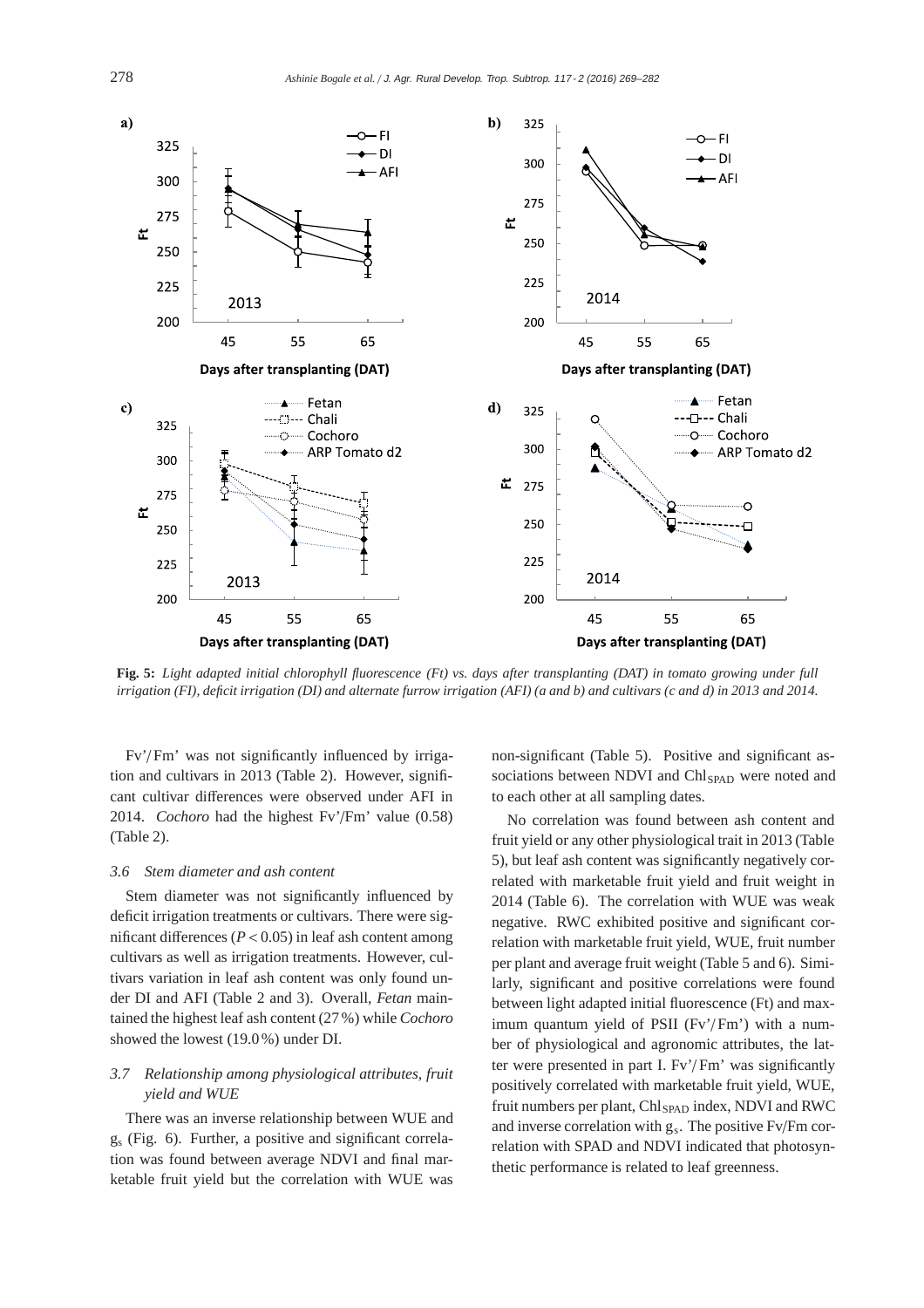

Fig. 6: Relationship between water use efficiency (WUE) and stomatal con*ductance (gs) of four cultivars and three irrigation treatments (full irrigation, regulated deficit irrigation and alternate furrow irrigation).*

Table 5: Correlation coefficients between physiological at*tributes and fruit yield and their agronomical components of four tomato cultivars in 2013.*

|                     | MFY                 | <i>WUE</i>          | FN                  | Avwt                |
|---------------------|---------------------|---------------------|---------------------|---------------------|
| <b>WUE</b>          | $0.810***$          |                     |                     |                     |
| <b>FN</b>           | $0.606***$          | $0.668***$          |                     |                     |
| Avwt                | $0.218^{NS}$        | $0.081 N^s$         | $-0.055^{NS}$       |                     |
| Chl <sub>SPAD</sub> | $0.007\,{}^{NS}$    | 0.261 <sup>NS</sup> | $-0.125^{NS}$       | $-0.240^{NS}$       |
| <b>RWC</b>          | $0.362*$            | $0.370*$            | 0.079 <sup>NS</sup> | $0.455***$          |
| $g_{s}$             | $-0.007 Ns$         | $-0.356**$          | $-0.148 Ns$         | $-0.049^{NS}$       |
| Ash                 | 0.165 <sup>NS</sup> | 0.030 <sup>NS</sup> | $-0.125NS$          | $-0.109^{NS}$       |
| Ft                  | 0.172 Ns            | $0.373*$            | $0.316*$            | $-0.342*$           |
| Fv'/Fm'             | 0.042 Ns            | 0.230 <sup>NS</sup> | 0.093 <sup>NS</sup> | 0.133 <sup>NS</sup> |

MFY: marketable fruit yield); WUE: irrigation water use efficiency; FN: numbers of fruit per plant; Avwt: average fruit weight; Chl<sub>SPAD</sub>: SPAD chlorophyll content; gs: stomatal conductance; Ash: ash content %; RWC: leaf relative water content; Ft: light adapted initial fluorescence; Fv'/ Fm': PSII quantum yield efficiency of light adapted leaf; NS: non significant, \*, \*\*, \*\*\*: significantly different at 5 %, 1 %, 0.1 % probability level, respectively.

| <b>Table 6:</b> Correlation coefficients between physiological at- |  |  |
|--------------------------------------------------------------------|--|--|
| tributes and fruit vields and their agronomical components of      |  |  |
| four tomato cultivars in 2014.                                     |  |  |

|                     | <b>MFY</b>          | WUE                 | <i>FN</i>           | Avwt          |
|---------------------|---------------------|---------------------|---------------------|---------------|
| <b>WUE</b>          | $0.751***$          |                     |                     |               |
| FN                  | $0.500**$           | $0.490**$           |                     |               |
| Avwt                | 0.213 <sup>NS</sup> | 0.106 <sup>NS</sup> | $-0.551***$         |               |
| Chl <sub>SPAD</sub> | $0.540***$          | $0.425**$           | $-0.072^{NS}$       | $0.522***$    |
| <b>NDVI</b>         | $0.526***$          | 0.278 Ns            | 0.100 <sup>NS</sup> | $0.437**$     |
| $g_s$               | $-0.156^{NS}$       | $-0.730***$         | $-0.235 Ns$         | $-0.096 Ns$   |
| Ash                 | $-0.317*$           | $-0.227 Ns$         | 0.073 Ns            | $-0.359*$     |
| SDM                 | 0.061 <sup>NS</sup> | 0.189 <sup>NS</sup> | $0.284^{NS}$        | $-0.257 Ns$   |
| <b>RWC</b>          | $0.398**$           | $0.474***$          | $0.437**$           | $0.117^{NS}$  |
| Ft                  | $0.363*$            | $0.400*$            | $0.395*$            | $-0.009NS$    |
| Fv'/Fm'             | $0.465**$           | $0.492**$           | $0.414**$           | $-0.064^{NS}$ |

MFY: marketable fruit yield; WUE: irrigation water use efficiency; FN: numbers of fruit per plant; Avwt: average fruit weight; ChlSPAD: SPAD chlorophyll content; NDVI: normalized difference vegetation index; gs: stomatal conductance; Ash (ash content, %); SDM: stem diameter; RWC: relative water content; Ft: light adapted initial fluorescence; Fv'/ Fm': PSII quantum yield efficiency of light adapted leaf;

NS: non significant, \*, \*\*\* \*\*\* : significantly different at 5 %, 1 %, 0.1 % probability level, respectively.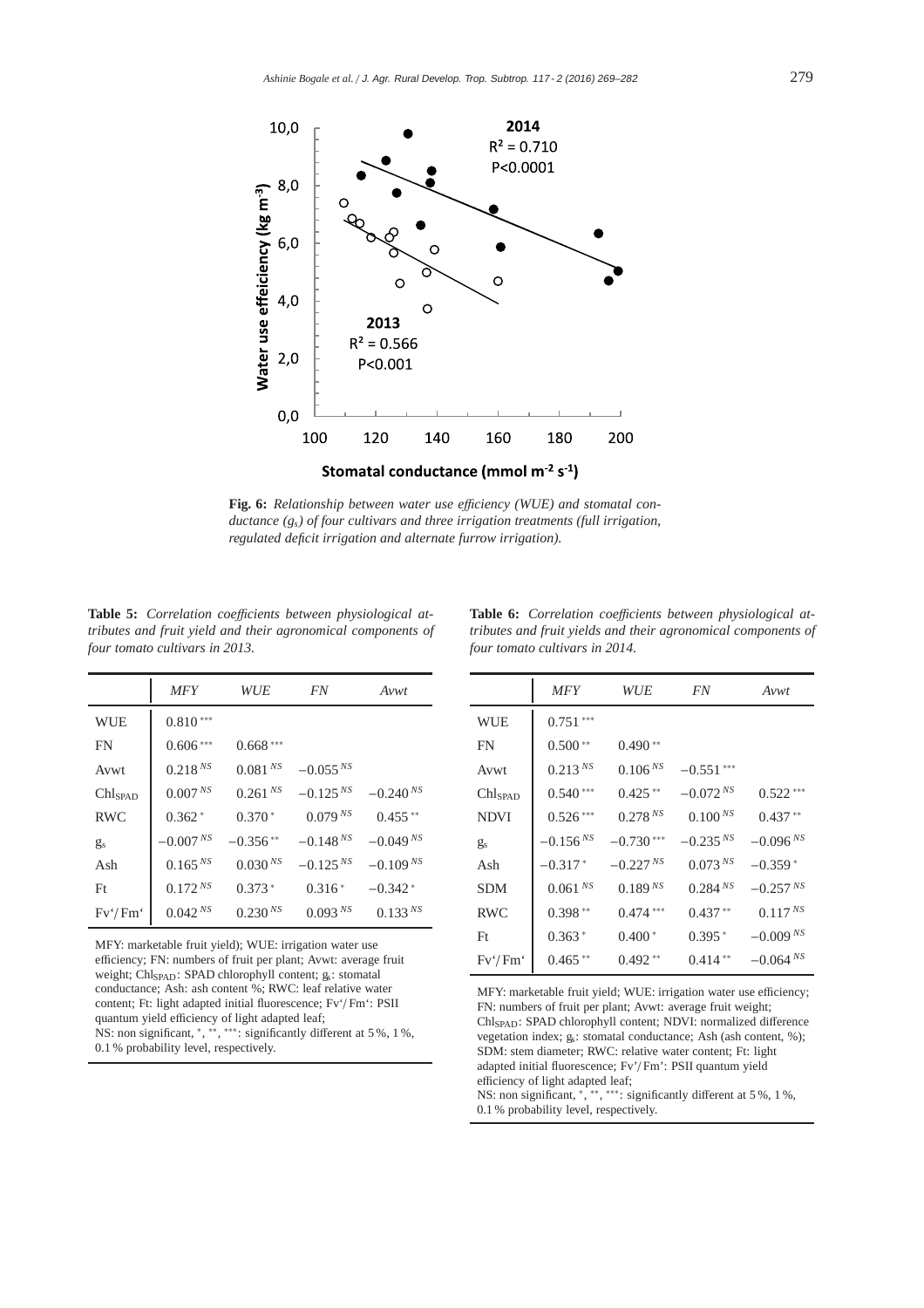## **4 Discussion**

Whenever water deficit occurs in plants, the water balance is disturbed and leaf RWC and water potential usually decreases. Indeed, significant difference was found among cultivars in RWC under deficit irrigation. *Fetan* and *ARP Tomato d2*, *Cochoro* consistently displayed the highest RWC and lowest gs. The reduction in stomatal conductance under both deficit irrigated treatments was not related to plant water status as there was no significant change in leaf RWC between irrigation techniques. It may be assumed that root borne abscisic acid (ABA) triggered the stomatal closure; a welldocumented effect to cause substantial water savings in PRD (Sun *et al.*, 2013; Wang *et al.*, 2010).

Though substantial variations exhibited between cultivars, all cultivars responded to water deficit irrigation by lowering  $g_s$  (Fig. 2c and d). Since  $g_s$  controls both photosynthetic assimilation and transpiration in plants, it was found as the main factor affecting WUE under moderate drought stress (Mei *et al.*, 2013). In this study, *Cochoro* gave the highest fruit yield and WUE along with the lowest  $g_s$  under deficit irrigation. This indicates that the cultivar combines higher productivity, WUE and stress avoidance mechanism. In contrast, *Chali* exhibited a lower fruit yield and WUE but with the highest  $g_s$ showing little adaptability to water stress. While  $g_s$  was considerably reduced under both deficit irrigation treatments (Fig. 2a and b), the photosynthetic capacity of the four cultivars, determined as Fv'/ Fm', was not reduced under AFI and DI (Table 2 and 3). Several studies have also shown that gs was substantially reduced while the photosynthetic rate was not greatly affected under deficit irrigation particularly in PRD treated plants (Campos *et al.*, 2009; Yang *et al.*, 2012). Mild drought associated with stomatal closure will often not result in a reduction of a photosynthetic capacity (Baker & Rosenqvist, 2004). Therefore, the apparent reduction in  $g_s$  of different cultivars is often greater than a respective change in photosynthetic rate under deficit irrigations resulting in differential WUE responses of the cultivars.

Under water deficit, *Fetan* and *ARP Tomato d2* had the highest relative fruit growth (Fig. 1). Remarkably, those cultivars maintain a higher growth rate under water deficit during the time of rapid fruit growth. Besides, *Fetan* was observed to react by pronounced stomatal closure and maintained higher yields under deficit irrigation. *Cochoro* had medium fruit growth rate but had longer fruit growth duration (Table 1), associated with the highest yield potential, while *Chali* had the lowest fruit growth rate and shortest duration, and produced smaller fruit under deficit irrigation. Differences in fi-

nal fruit size among cultivars are effect of differences in fruit growth rates and fruit growth duration, concurring with earlier findings (Okello *et al.*, 2015). This was illustrated by spectral reflectance measurements of the leaf greenness of individual plants and at canopy level (Fig. 3 and 4). Cultivars which had higher Chl  $_{\rm SPAD}$ and NDVI values throughout the fruit development and ripening stages had higher fruit yields due to prolonged leaf metabolic activity. It can be seen from this study that the highest yielding cultivar, *Cochoro* maintained the highest Chl<sub>SPAD</sub> and NDVI whereas the low yielding cultivar, *Chali* had the lowest under DI and AFI, concurring with other previous studies, who reported that genotypes which delayed senescence rate often out yielded genotypes without this trait (Lu *et al.*, 2011; Lopes & Reynolds, 2012; Rolando *et al.*, 2015). On the other hand, *ARP Tomato d2* displayed a higher level of Chl<sub>SPAD</sub> and NDVI under FI, and this cultivar performed best in areas with better water availability. As Chl<sub>SPAD</sub> and NDVI are significantly correlated with average fruit weight (Table 6), differences in N mobilisation might partly explain genotype differences in delayed senescence (Shahnazari *et al.*, 2008; Gregersen *et al.*, 2013). Besides, significant positive correlations between photosynthetic performance measured by Fv'/Fm', Chl SPAD and NDVI indicate that plants can maintain source activity by delaying leaf senescence rate under deficit irrigation.

Defining the relationship between physiological functions and agronomic performance of different genotypes can be used to identify physiological traits that can assist as indirect selection criteria of genotypes with good adaptability to water deficit. Significant positive associations found between NDVI and Chl<sub>SPAD</sub> indicate that both physiological tools are good indicators for assessing the greenness or delayed senescence rate of different genotypes, and may be used either conjunctively or separately for phenotyping physiological traits. Besides, the heritability of NDVI was reported to be higher than that of grain yield in maize (Lu *et al.*, 2011), indicating its usefulness in the selection of secondary traits under water-limited environments. Leaf ash content (Misra *et al.*, 2010; Glenn, 2014) and stem diameter (Bhattarai & Midmore, 2007) were previously suggested as surrogates of WUE under water deficit, but significant correlations were not found between those traits and WUE in our study. Previous studies also showed that significant relationship between ash content and WUE was found only in drier environments and such relationships tend to disappear under moderate to non-water stress conditions (Monneveux *et al.*, 2005; Cabrera-Bosquet *et al.*, 2009). The result imply that the relationship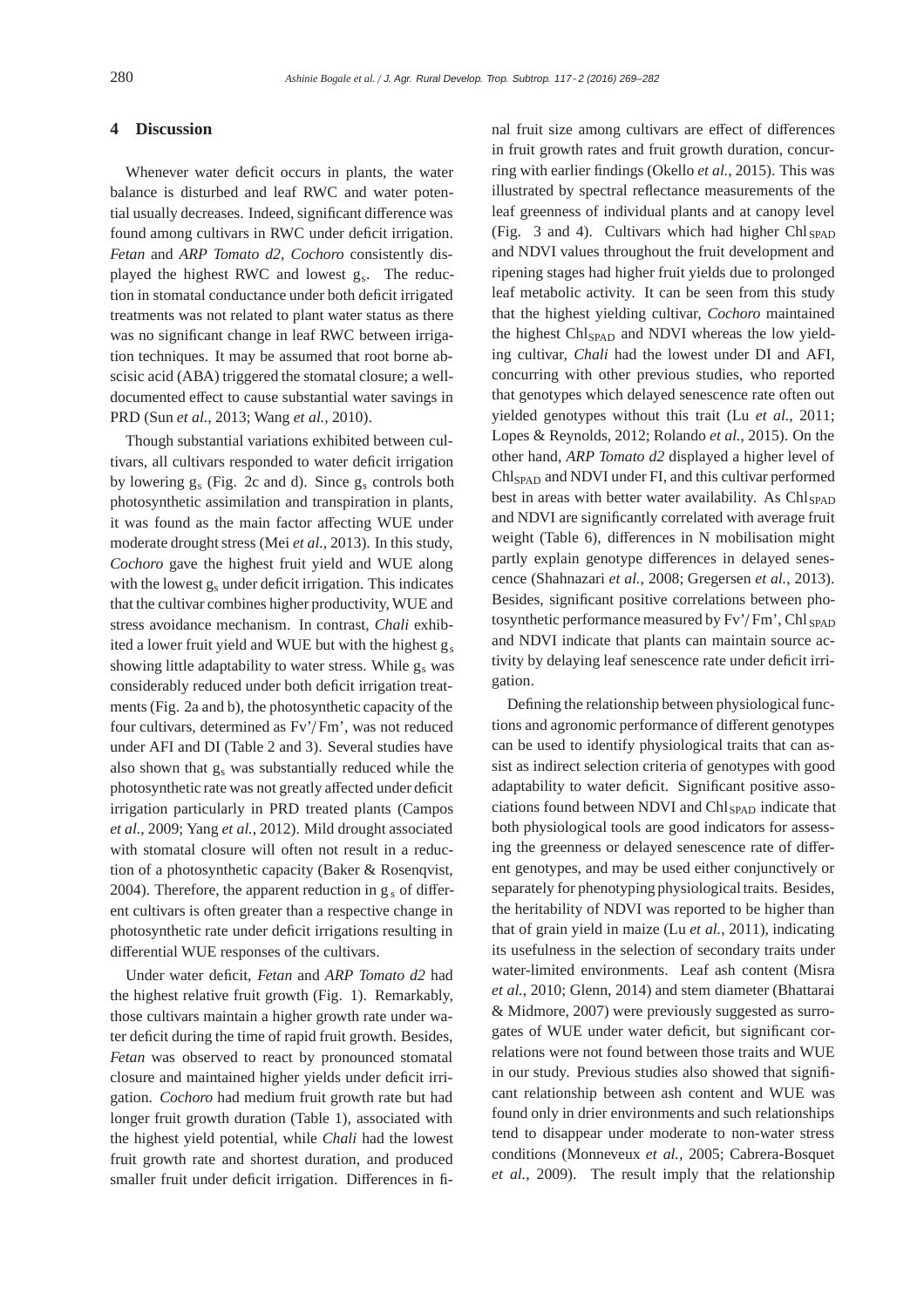between ash and yield depends more on stress intensity than stress modality and, consequently, ash content and stem diameter could not be reliable putative physiological reference for WUE under mild-water stress of AFI and DI.

## **5 Conclusion**

The present study evidences that the differential responses of four tomato cultivars in terms of total fruit yield and WUE were ascribed to cultivars differences in physiological attributes. However, the overall differences in WUE were more accounted for by the variations in stomatal conductance  $(g_s)$ . Therefore,  $g_s$ could be useful for breeders for screening large numbers of genotypes with higher WUE under deficit irrigation condition. Nevertheless, employing deficit irrigation strategies needs suitable cultivars that possess traits achieving higher yields and WUE. Due to combing higher productivity, WUE and stress adaptation mechanisms, the cultivar *Cochoro* can be used both, by producers and breeders under low water availability.

## **Acknowledgements**

We greatly acknowledge the financial support by Dr. Hermann Eiselen PhD Grant of fiat panis Foundation for field research as well as the scholarship grant by German Academic Exchange Service (DAAD) and German Federal Ministry for Economic Cooperation and Development (BMZ). The authors would also like to express their gratitude to the Melkassa Agricultural Research Center for support in performing the field experiment.

## **References**

- Amede, T. (2015). Technical and institutional attributes constraining the performance of small-scale irrigation in Ethiopia. *Water Resources and Rural Development*, 6, 78–91.
- Awulachew, S., Erkossa, T. & Namara, R. (2010). Irrigation potential in Ethiopia: Constraints and opportunities for enhancing the system. Unpublished Report to the Bill and Melinda Gates Foundation.
- Baker, N. R. & Rosenqvist, E. (2004). Applications of chlorophyll fluorescence can improve crop production strategies: an examination of future possibilities. *Journal of Experimental Botany*, 55 (403), 1607– 1621.
- Barrios-Masias, F. H. & Jackson, L. E. (2016). Increasing the effective use of water in processing tomatoes through alternate furrow irrigation without a yield decrease. *Agricultural Water Management*, 107–117.
- Bhattarai, S. P. & Midmore, D. J. (2007). Carbon Isotope Discrimination and Other Surrogates of Water Use Efficiency for Tomato Under Various Soil Moistures. *International Journal of Vegetable Science*, 13, 19–40.
- Cabrera-Bosquet, L., Sánchez, C. & Araus, J. L. (2009). How yield relates to ash content,  $\Delta^{13}$ C and  $\Delta^{18}$ O in maize grown under different water regimes. *Annals of Botany*, 1004, 1207–1216.
- Campos, H., Trejo, C., Peña-Valdivia, C. B., Ramírez-Ayala, C. & Sánchez-García, P. (2009). Effect of partial rootzone drying on growth, gas exchange, and yield of tomato (*Solanum lycopersicum* L.). *Scientia Horticulturae*, 120, 493–499.
- Dry, P. & Loveys, B. (1998). Factors influencing grapevine vigour and the potential for control with partial rootzone drying. *Australian Journal of Grape and Wine Research*, 4, 140–148.
- Favati, F., Lovelli, S., Galgano, F., Miccolis, V., Di Tommaso, T. & Candido, V. (2009). Processing tomato quality as affected by irrigation scheduling. *Scientia Horticulturae*, 122, 562–571.
- Glenn, D. M. (2014). An analysis of ash and isotopic carbon discrimination ( $\Delta^{13}$ C) methods to evaluate water use efficiency in apple. *Scientia Horticulturae*, 171, 32–36.
- Gregersen, P. L., Culetic, A., Boschian, L. & Krupinska, K. (2013). Plant senescence and crop productivity. *Plant Molecular Biology*, 82 (6), 603–622.
- Kang, S. & Zhang, J. (2004). Controlled alternate partial root-zone irrigation: its physiological consequences and impact on water use efficiency. *Journal of Experimental Botany*, 55, 2437–2446.
- Lopes, M. S. & Reynolds, M. P. (2012). Stay-green in spring wheat can be determined by spectral reflectance measurements (normalized difference vegetation index) independently from phenology. *Journal of Experimental Botany*, 63, 3789–3798.
- Lu, Y., Hao, Z., Xie, C., Crossa, J., Araus, J.-L., Gao, S., Vivek, B. S., Magorokosho, C., Mugo, S., Makumbi, D., Taba, S., Pan, G., Li, X., Rong, T., Zhang, S. & Xu, Y. (2011). Large-scale screening for maize drought resistance using multiple selection criteria evaluated under water-stressed and well-watered environments. *Field Crops Research*, 124, 37–45.